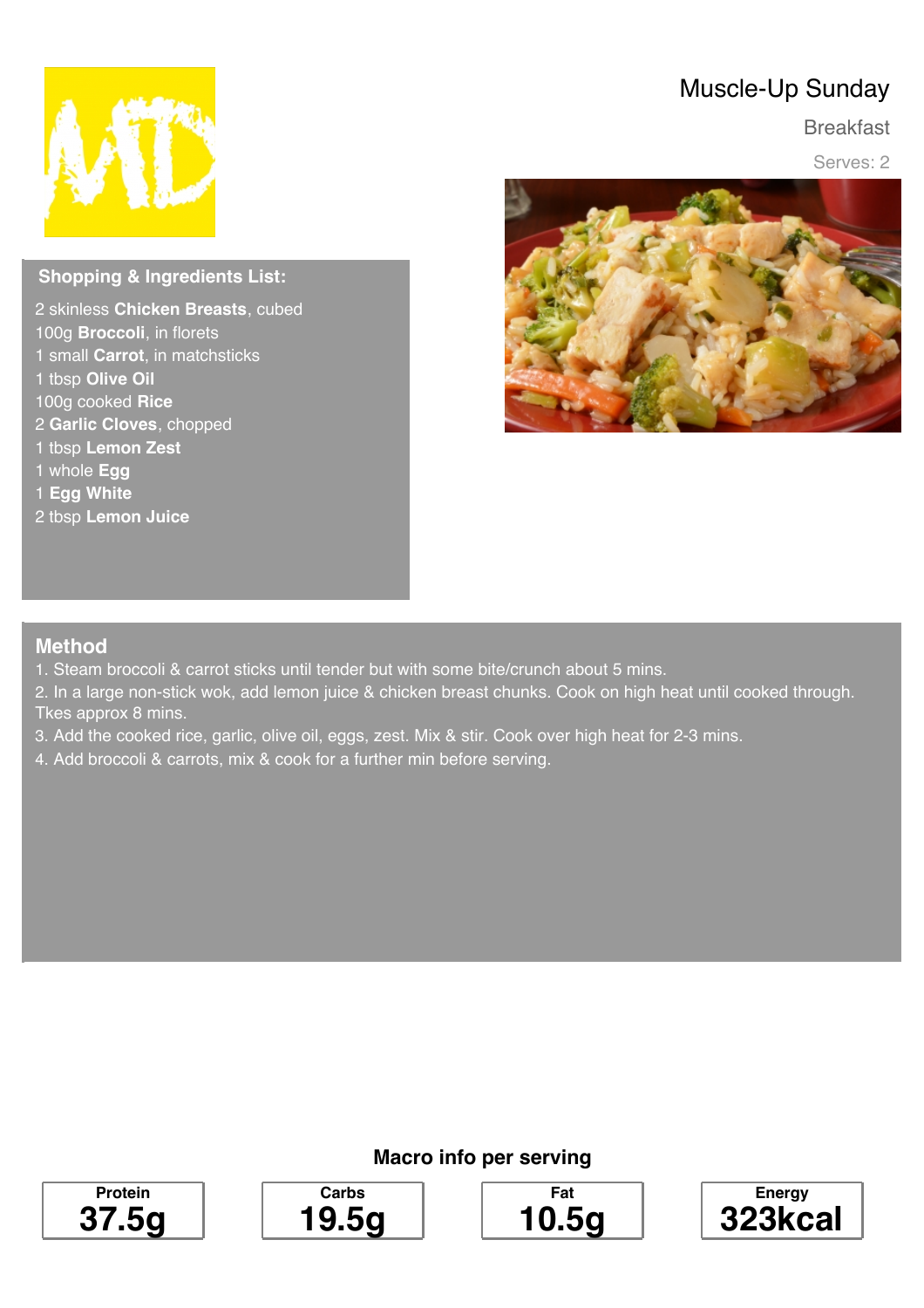# Sunday Eggs

#### **Breakfast**

Serves: 2



### **Shopping & Ingredients List:**

4 **Portobello Mushrooms** 2 vines of **Cherry Tomatoes** 4 **Eggs** 200g **Baby Spinach** 2 tsp **Olive Oil** pinch **Nutmeg**



#### **Method**

- 1. Preheat oven to 200c (180 fan), 400f, gas mark 6. Lightly grease a non-stick baking tray.
- 2. Add tomatoes & mushrooms to the tray & bake for 5 mins. Remove from oven & pour away excess juices.
- 3. Turn on grill medium to high
- 4. Crack an egg into each mushroom & place the tray under the grill for 3-5 mins.
- 5. Meanwhile wilt the spinach in boiling hot water, drain & add to serve plates with pinch of nutmeg.
- 6. Add a vine of tomatoes & two mushrooms with eggs to each plate.

## **Protein 25.5g**



**Fat 13g**

**Macro info per serving**

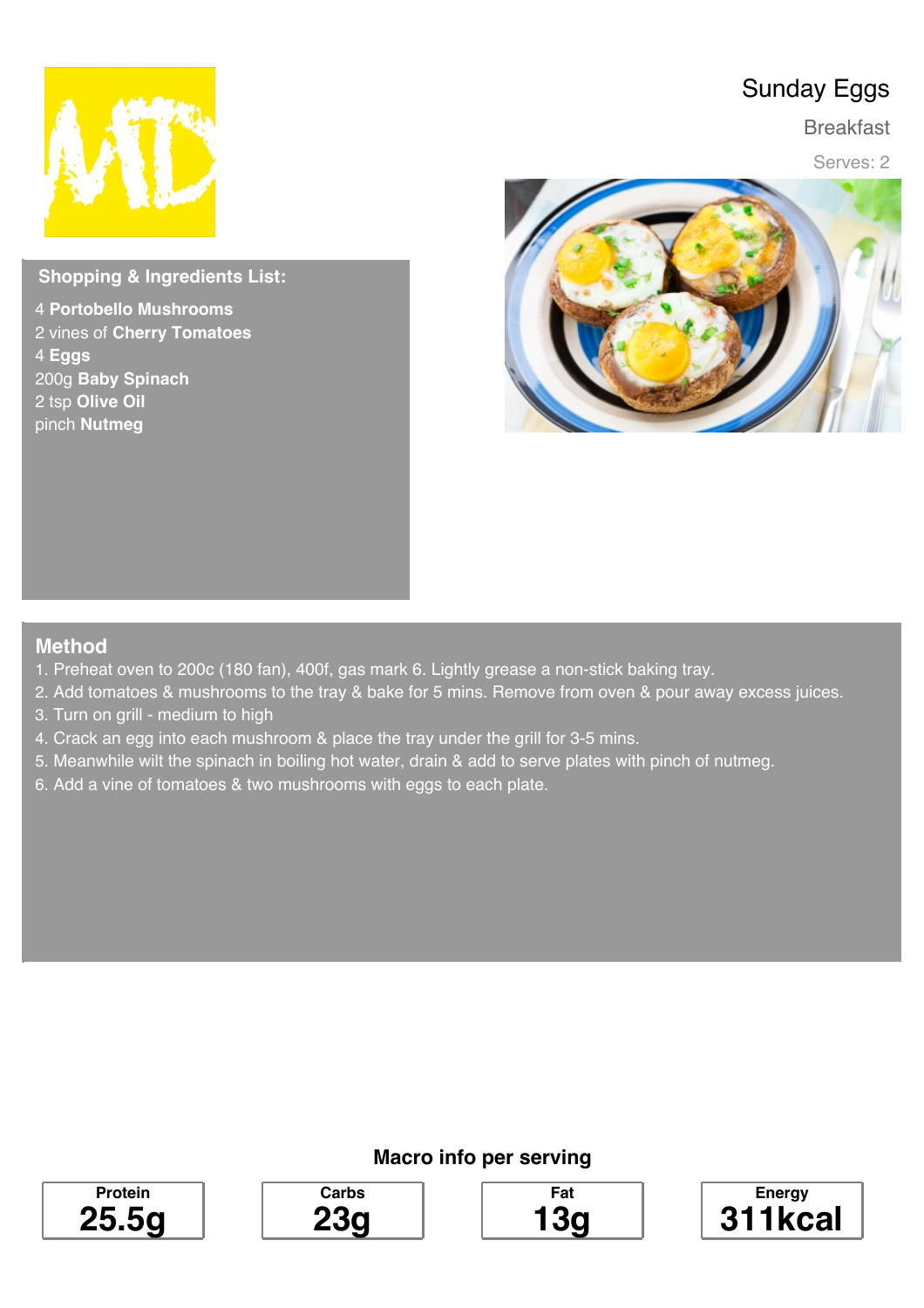# Goats Cheese Omelette

### **Breakfast**

Serves: 1



#### **Shopping & Ingredients List:**

2 whole **Eggs**, beaten together 2 **Egg Whites** 30g **Goats Cheese,** crumbled or sliced ½ small **Onion**, finely diced 1 medium **Tomato**, sliced ½ tbsp **Olive Oil**

*Garnish* 1-2 **Spring Onions**, sliced



### **Method**

1. Whisk egg whites until double in volume & fluffy. Fold into the whole eggs.

2. Heat oil in non-stick & oven-proof pan. Add onion & gently fry to 3 mins until soft. Pour eggs over.

3. While eggs are setting heat grill on high. Once the base of the eggs are set, add cheese & tomato slices before finishing omelette under the grill.

4. If required, garnish with spring onions & serve with green salad.

**Protein 27g**

**Macro info per serving Carbs 10g**